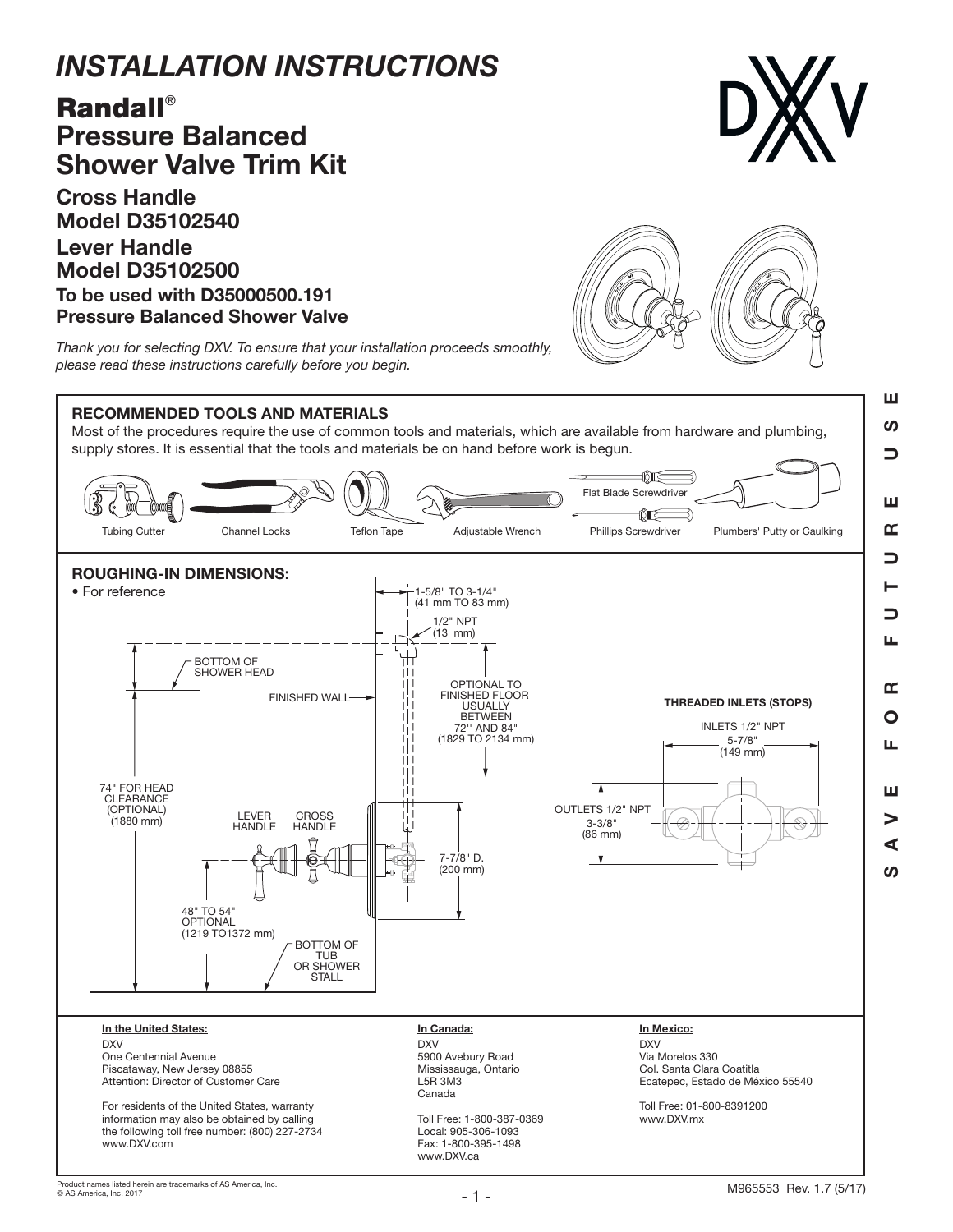## 1 Rouging-in

CAUTION Turn off hot and cold water

- NOTE: When soldering, remove PLASTER GUARD, CARTRIDGES and CHECK STOPS (IF PRESENT). When finished soldering, flush valve body, replace cartridges, check stops (if present) and plaster guard to continue installation. Use thread sealant or Teflon tape on threaded connections.
- See Roughing-in diagram before starting.
- Connections are:
- 1/2" (13 mm) female NPT for threaded inlets
- Connect RISER PIPE (1) to MANIFOLD (2) top outlet marked "SHR".
- Plug TUB outlet with 1/2" (13 mm) NPT PLUG supplied.
- For proper positioning the finished wall must be within side wall of PLASTER GUARD (4).
- If the valve is installed on a fiberglass or other thin wall application, the PLASTER GUARD (4) can be used as a support.
	- Cut a 4" (102 mm) dia. hole in the shower stall.
	- Drill two additional 1" (25 mm) holes to allow access to the stops.
	- Remove PLASTER GUARD (4), rotate 180˚ so that indicated screw holes fit.
	- MANIFOLD (2). Push CAP on valve, place ESCUTCHEON on and attach with screws.
- Connect hot and cold water supplies.
- Cap off shower pipe (5).
- For support, use pipe BRACES (6) secured to wooden braces.
- With valve turned off, turn on water supplies. Check for leaks.



## 2 INSTALL TRIM

- Push CAP (1) onto VALVE CARTRIDGE (2). Mount ESCUTCHEON (3) with gasket to valve body and secure with SCREWS (4).
- Push the COVER (5) as shown over the CAP (1).
- Push ADAPTER (6) onto CARTRIDGE STEM (7). Push ESCUTCHEON (8) onto ADAPTER (6). Mount CROSS HANDLE (9) or LEVER HANDLE (10) and secure with WASHER and SCREW (11). Cover with CAP (12).

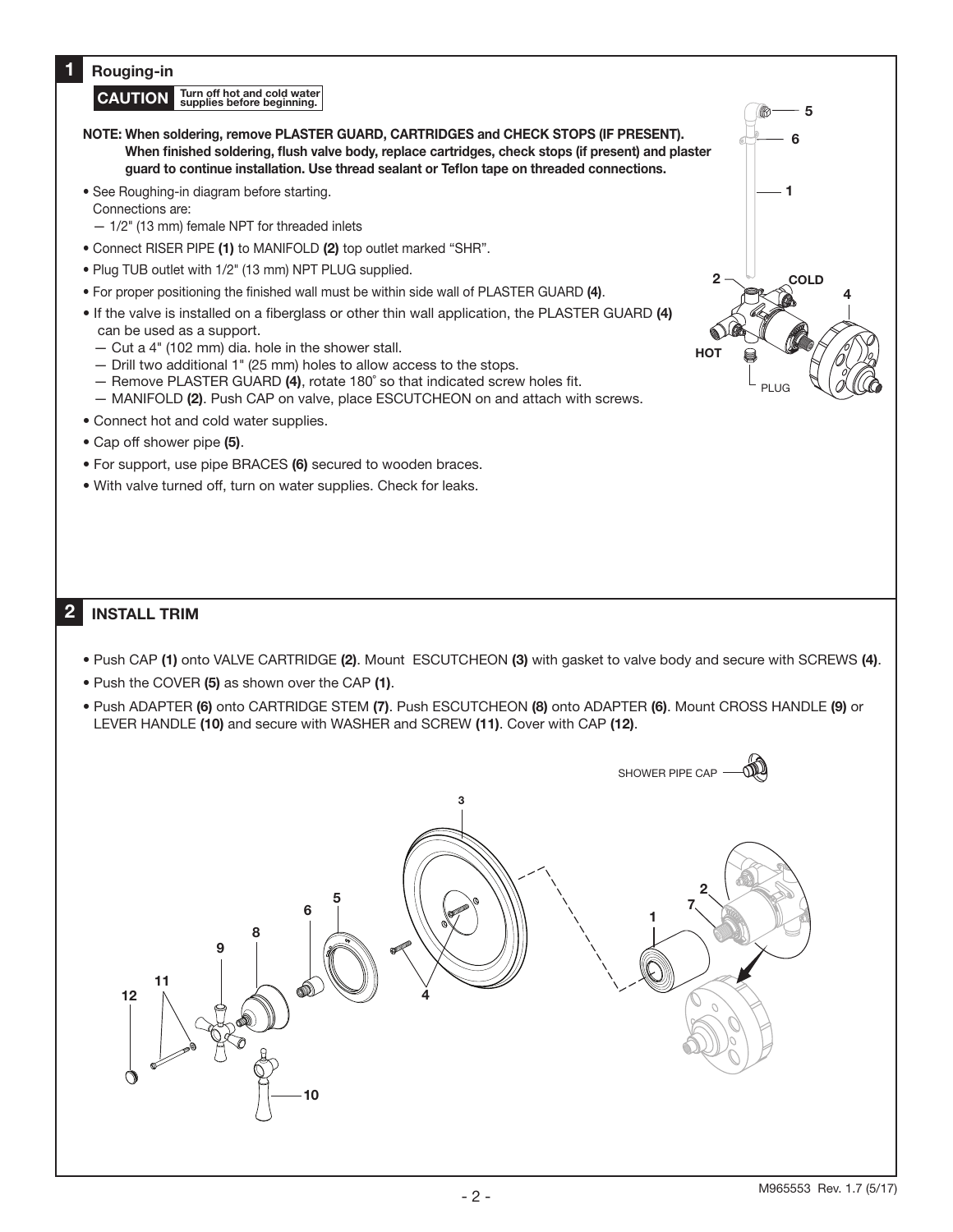